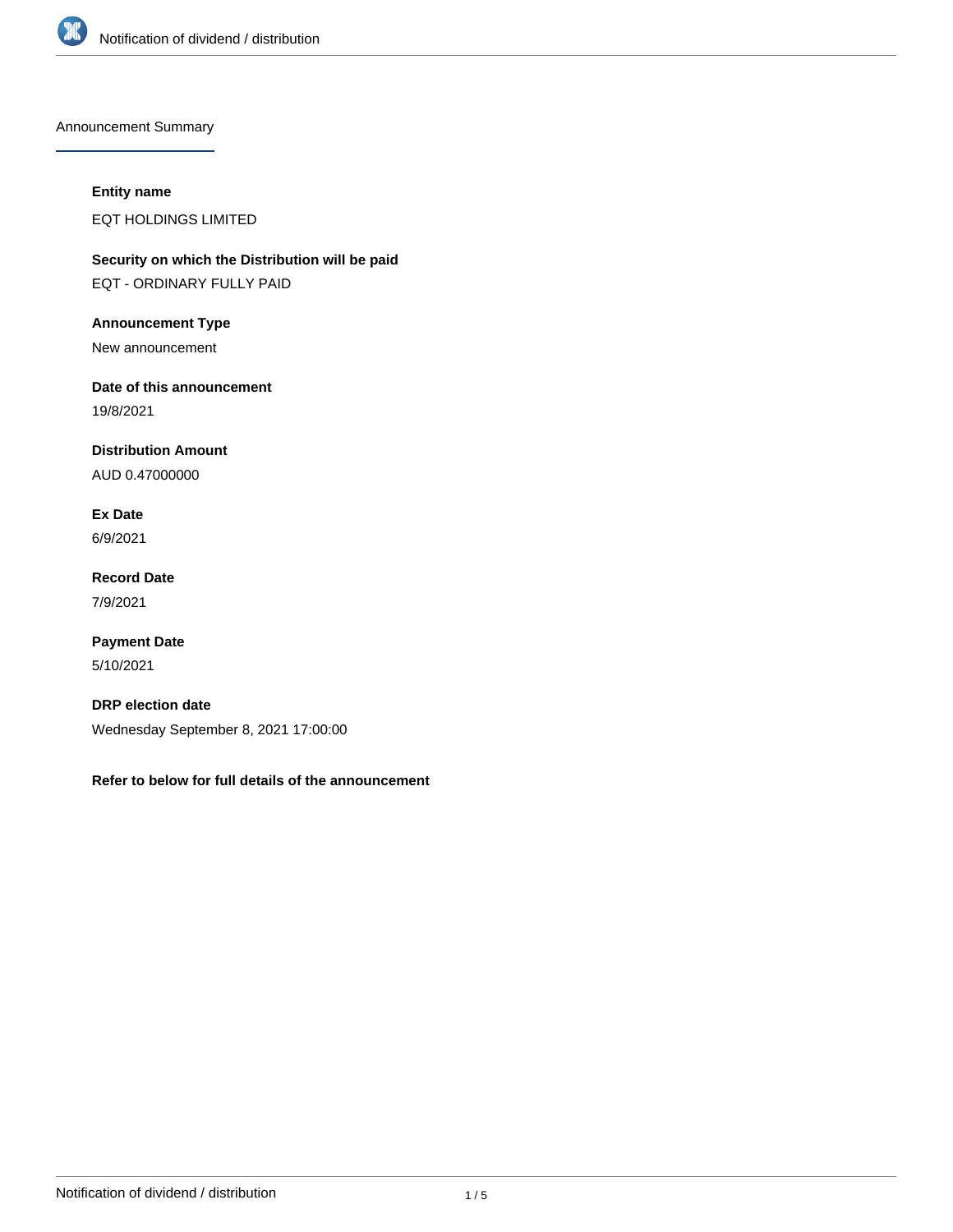

Announcement Details

Part 1 - Entity and announcement details

#### **1.1 Name of +Entity**

EQT HOLDINGS LIMITED

**1.2 Registered Number Type ACN** 

**Registration Number**

607797615

**1.3 ASX issuer code** EQT

#### **1.4 The announcement is** New announcement

**1.5 Date of this announcement** 19/8/2021

**1.6 ASX +Security Code** EQT

**ASX +Security Description** ORDINARY FULLY PAID

Part 2A - All dividends/distributions basic details

**2A.1 Type of dividend/distribution C** Ordinary

**2A.2 The Dividend/distribution:**

relates to a period of six months

**2A.3 The dividend/distribution relates to the financial reporting or payment period ending ended/ending (date)** 30/6/2021

**2A.4 +Record Date**

7/9/2021

**2A.5 Ex Date** 6/9/2021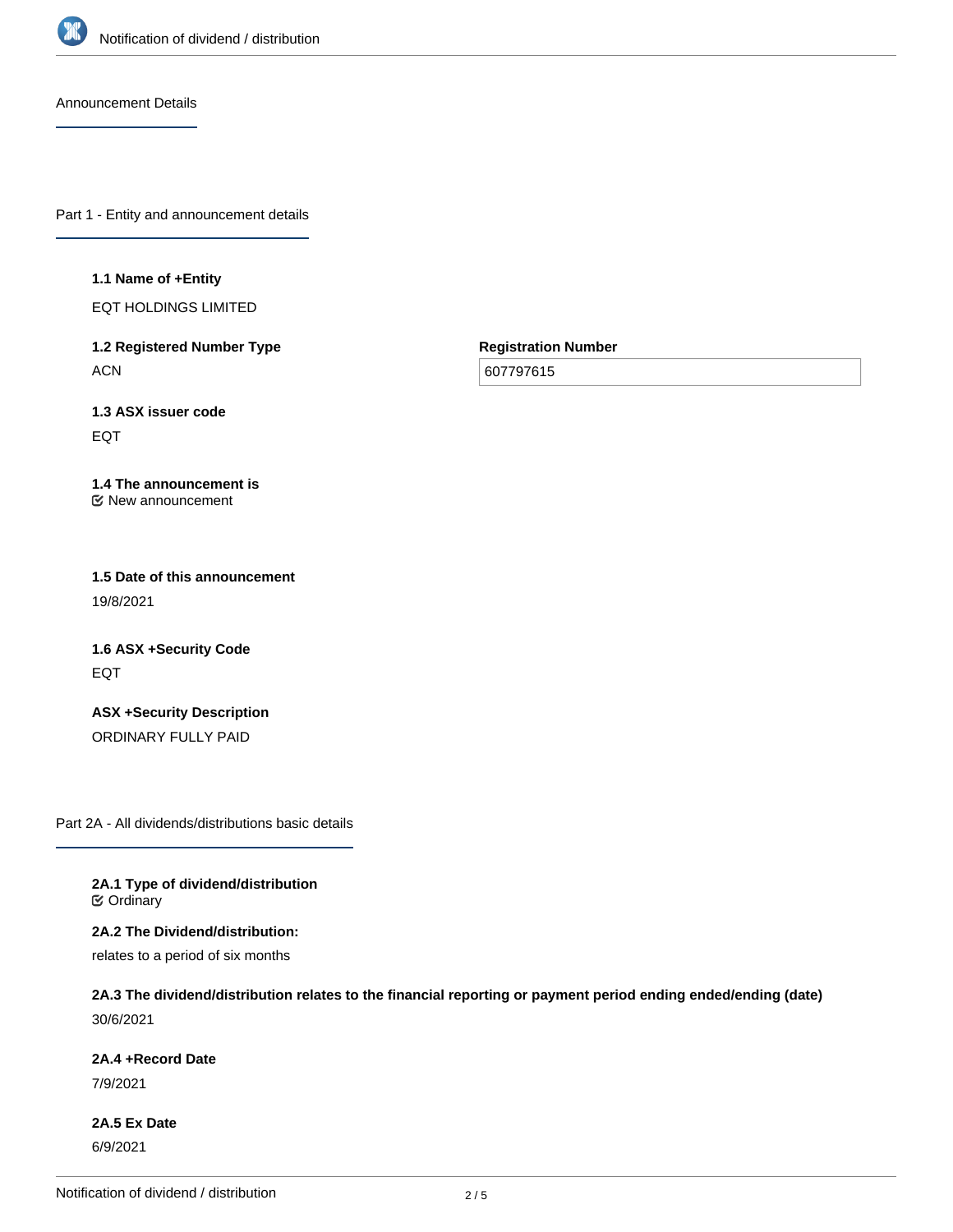### **2A.6 Payment Date**

5/10/2021

**2A.7 Are any of the below approvals required for the dividend/distribution before business day 0 of the timetable?**

- **•** Security holder approval
- **Court approval**
- **Lodgement of court order with +ASIC**
- **ACCC approval**
- **FIRB approval**
- **Another approval/condition external to the entity required before business day 0 of the timetable for the dividend/distribution.**

No

**2A.8 Currency in which the dividend/distribution is made ("primary currency")**

AUD - Australian Dollar

| 2A.9 Total dividend/distribution payment amount per |  |
|-----------------------------------------------------|--|
| +security (in primary currency) for all             |  |
| dividends/distributions notified in this form       |  |

AUD 0.47000000

**2A.10 Does the entity have arrangements relating to the currency in which the dividend/distribution is paid to securityholders that it wishes to disclose to the market?** No

#### **2A.11 Does the entity have a securities plan for dividends/distributions on this +security?** We have a Dividend/Distribution Reinvestment Plan (DRP)

#### **2A.11a If the +entity has a DRP, is the DRP applicable to this dividend/distribution?** Yes

**2A.11a(i) DRP Status in respect of this dividend/distribution** Full DRP

**2A.12 Does the +entity have tax component information apart from franking?** No

Part 3A - Ordinary dividend/distribution

| 3A.1 Is the ordinary dividend/distribution estimated at<br>this time?<br><b>≝</b> No | 3A.1a Ordinary dividend/distribution estimated amount<br>per +security<br>AUD |
|--------------------------------------------------------------------------------------|-------------------------------------------------------------------------------|
| 3A.1b Ordinary Dividend/distribution amount per<br>security                          |                                                                               |
| AUD 0.47000000                                                                       |                                                                               |
| 3A.2 Is the ordinary dividend/distribution franked?<br>ビ Yes                         | 3A.2a Is the ordinary dividend/distribution fully franked?<br>$\alpha$ Yes    |
|                                                                                      |                                                                               |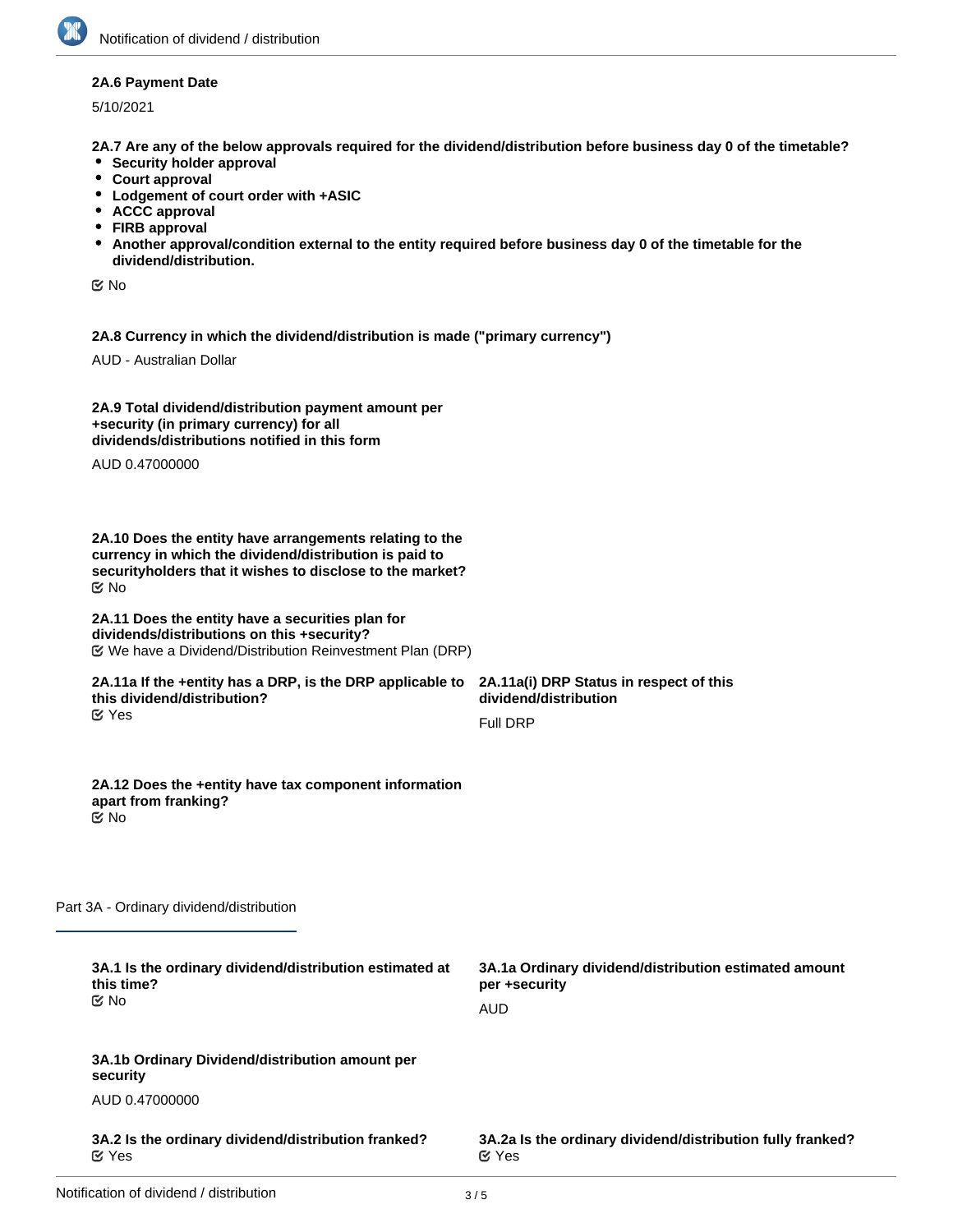18

| franked                                                                                                                   | 3A.3 Percentage of ordinary dividend/distribution that is 3A.3a Applicable corporate tax rate for franking credit<br>$(\%)$ |  |
|---------------------------------------------------------------------------------------------------------------------------|-----------------------------------------------------------------------------------------------------------------------------|--|
| 100.0000 %                                                                                                                | 30.0000 %                                                                                                                   |  |
| 3A.4 Ordinary dividend/distribution franked amount per<br>+security                                                       | 3A.5 Percentage amount of dividend which is unfranked<br>0.0000%                                                            |  |
| AUD 0.47000000                                                                                                            |                                                                                                                             |  |
| 3A.6 Ordinary dividend/distribution unfranked amount<br>per +security excluding conduit foreign income amount             |                                                                                                                             |  |
| AUD 0.00000000                                                                                                            |                                                                                                                             |  |
| 3A.7 Ordinary dividend/distribution conduit foreign<br>income amount per security                                         |                                                                                                                             |  |
| AUD 0.00000000                                                                                                            |                                                                                                                             |  |
|                                                                                                                           |                                                                                                                             |  |
| Part 4A - +Dividend reinvestment plan (DRP)                                                                               |                                                                                                                             |  |
|                                                                                                                           |                                                                                                                             |  |
|                                                                                                                           | 4A.1 What is the default option if +security holders do not indicate whether they want to participate in the DRP?           |  |
| 4A.2 Last date and time for lodgement of election<br>notices to share registry under DRP                                  | 4A.3 DRP discount rate<br>1.2500 %                                                                                          |  |
| Wednesday September 8, 2021 17:00:00                                                                                      |                                                                                                                             |  |
| 4A.4 Period of calculation of reinvestment price                                                                          |                                                                                                                             |  |
| <b>Start Date</b>                                                                                                         | <b>End Date</b>                                                                                                             |  |
| 8/9/2021                                                                                                                  | 14/9/2021                                                                                                                   |  |
| 4A.5 DRP price calculation methodology                                                                                    |                                                                                                                             |  |
| Volume weighted average market price of EQT shares for the 5 EQT trading days after the record date, less DRP<br>discount |                                                                                                                             |  |
| 4A.6 DRP Price (including any discount):                                                                                  | 4A.7 DRP +securities +issue date                                                                                            |  |
| AUD                                                                                                                       | 5/10/2021                                                                                                                   |  |
| 4A.8 Will DRP + securities be a new issue?<br>$\mathfrak{C}$ Yes                                                          | 4A.8a Do DRP +securities rank pari passu from +issue<br>date?<br>$\mathfrak{C}$ Yes                                         |  |
| 4A.9 Is there a minimum dollar amount or number of +securities required for DRP participation?<br>ত⁄ No                   |                                                                                                                             |  |
| 4A.10 Is there a maximum dollar amount or number of +securities required for DRP participation?<br>$\mathfrak{C}$ No      |                                                                                                                             |  |

**4A.11 Are there any other conditions applying to DRP participation?** Yes